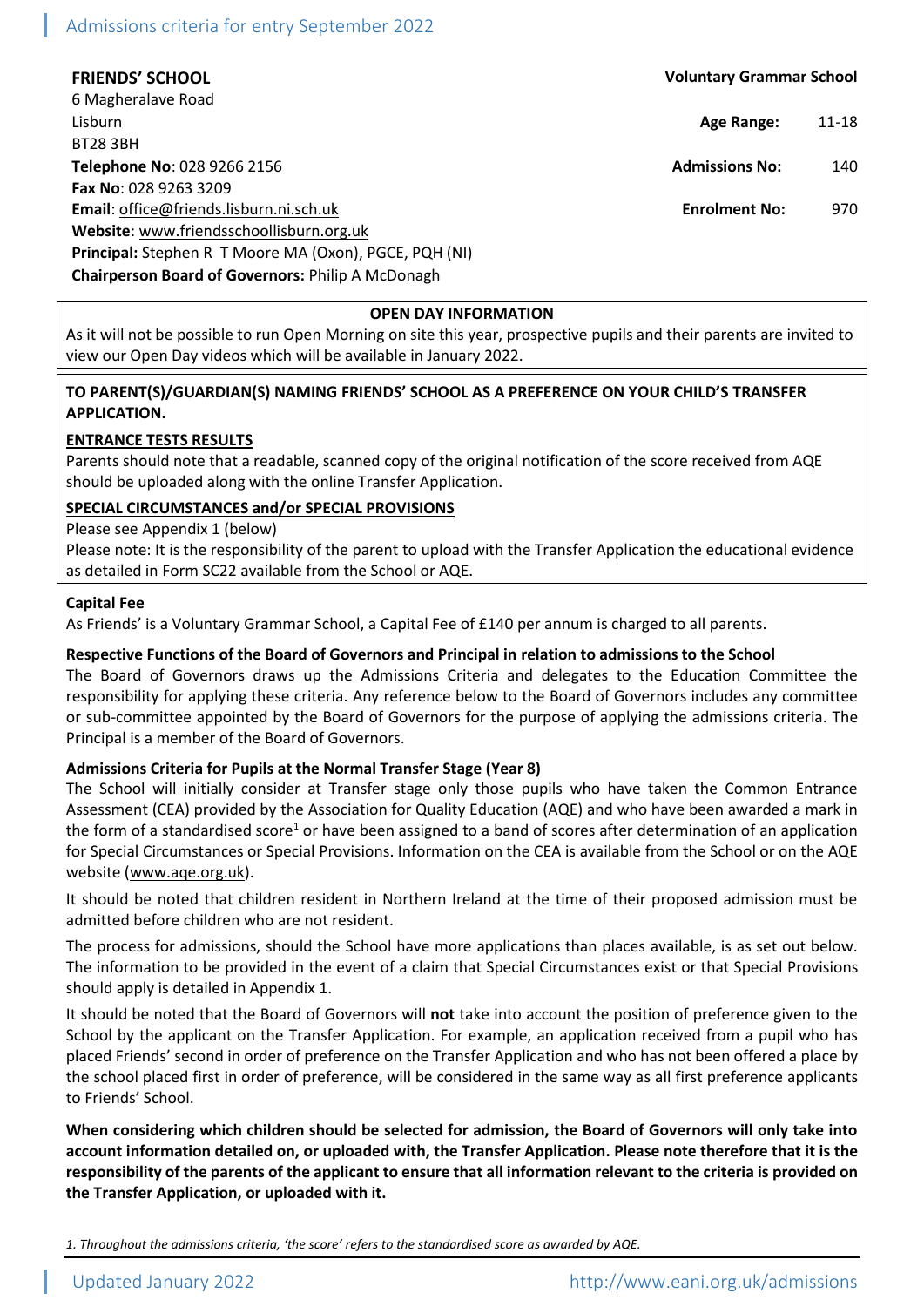## **Entrance Tests Results**

## **Please note that a readable copy of the original notification of the score received from AQE should be uploaded with the Transfer Application.**

## **Admissions**

The Board of Governors will consider initially those pupils who have taken the AQE Common Entrance Assessment and who have been awarded a score or have been assigned to a band of scores after determination of an application for Special Circumstances or Special Provisions.

Applicants claiming that Special Circumstances and/or Special Provisions apply will be considered first. Once a decision has been made for each pupil for these special cases, the applicant will be considered along with all pupils of the same scoring band for the purposes of applying the admissions criteria.

The scores of all applicants in the AQE Common Entrance Assessment will be placed in rank order and banded within ranges of 5 marks. Higher scores will precede lower scores. In order to determine which pupils will be accepted into Year 8 the following criteria will be applied:

- Preference will be given to those in Band 1 before Band 2, Band 2 before Band 3, Band 3 before Band 4 and so on.
- If the School is oversubscribed, there will come a point where a band contains more applicants than there are places available. Within that band, the remaining places will be allocated in accordance with the following sub-criteria:
- a) applicants who are children of Members or Attenders of the Religious Society of Friends<sup>2</sup>;
- b) applicants enrolled in the Preparatory Department of Friends' School Lisburn from the Autumn Term of 2021/22;
- c) applicants who have a brother or sister enrolled in Years 8-14 at Friends' School Lisburn at the date of transfer; this includes applicants who have a twin, or triplet, sibling already admitted;
- d) applicants who are transferring from schools which have contributed pupils to Friends' School Lisburn within the last 5 years (a list of these is below);
- e) applicants to whom (a) to (d) above do not apply.

Under each of these criteria, applicants who are entitled to Free School Meals<sup>3</sup> will be given preference over others who meet this criterion. If, following the application of the above sub-criteria in order, there comes a point where there are more pupils who meet a particular criterion than there are places available then the Board of Governors shall decide which of these pupils are to be admitted on the basis of computerised random selection.

| Abbey                 | Abercorn                | Academy                   | Anahilt               | Ballinamallard         |
|-----------------------|-------------------------|---------------------------|-----------------------|------------------------|
| Ballinderry           | Ballycarrickmaddy       | Ballydown                 | Ballymacash           | Ballymacrickett        |
| Ballynahinch          | <b>Brownlee</b>         | Cooley                    | Cranmore              | Crumlin                |
| Downshire             | Dromara                 | Dromore Central           | <b>Drumlins</b>       | Dunmurry               |
| Fair Hill             | Finaghy                 | Fort Hill                 | Friends' Prep         | Harmony Hill           |
| Holy Child            | <b>Holy Evangelists</b> | Killowen                  | King's Park           | Knockmore              |
| Largymore             | Lisburn Central         | Lough View                | Maghaberry            | <b>Maralin Village</b> |
| McKinney (Dundrod)    | Meadowbridge            | Millennium                | Moira                 | Moneyrea               |
| Moyallon              | Oakwood                 | Pond Park                 | Portadown Integrated  | Riverdale              |
| Rowandale             | St Aloysius             | St Anne's                 | St Brendan's          | St Bride's             |
| St Colman's (Dromore) | St Colmans (Lambeg)     | St Francis'               | St Joseph's (Crumlin) | St Joseph's (Lisburn)  |
| St Michael's          | St Oliver Plunkett      | St Patrick's (Magheralin) | St Peter's            | <b>Stranmillis</b>     |
| Taughmonagh           | Templepatrick           | Tonagh                    | <b>Wallace Prep</b>   | Waringstown            |

## **CONTRIBUTORY PRIMARY SCHOOLS IN THE LAST FIVE YEARS**

*2. Parents will be required to provide details of the Meeting with which they are associated so that this information can be verified. 3. "Entitled to Free School Meals" will mean applicants who are listed on the Education Authority register as entitled to Free School Meals at the date on which their parent or guardian has submitted their post-primary Transfer Application, or at any date up to and including 4 pm on 9 March 2022.*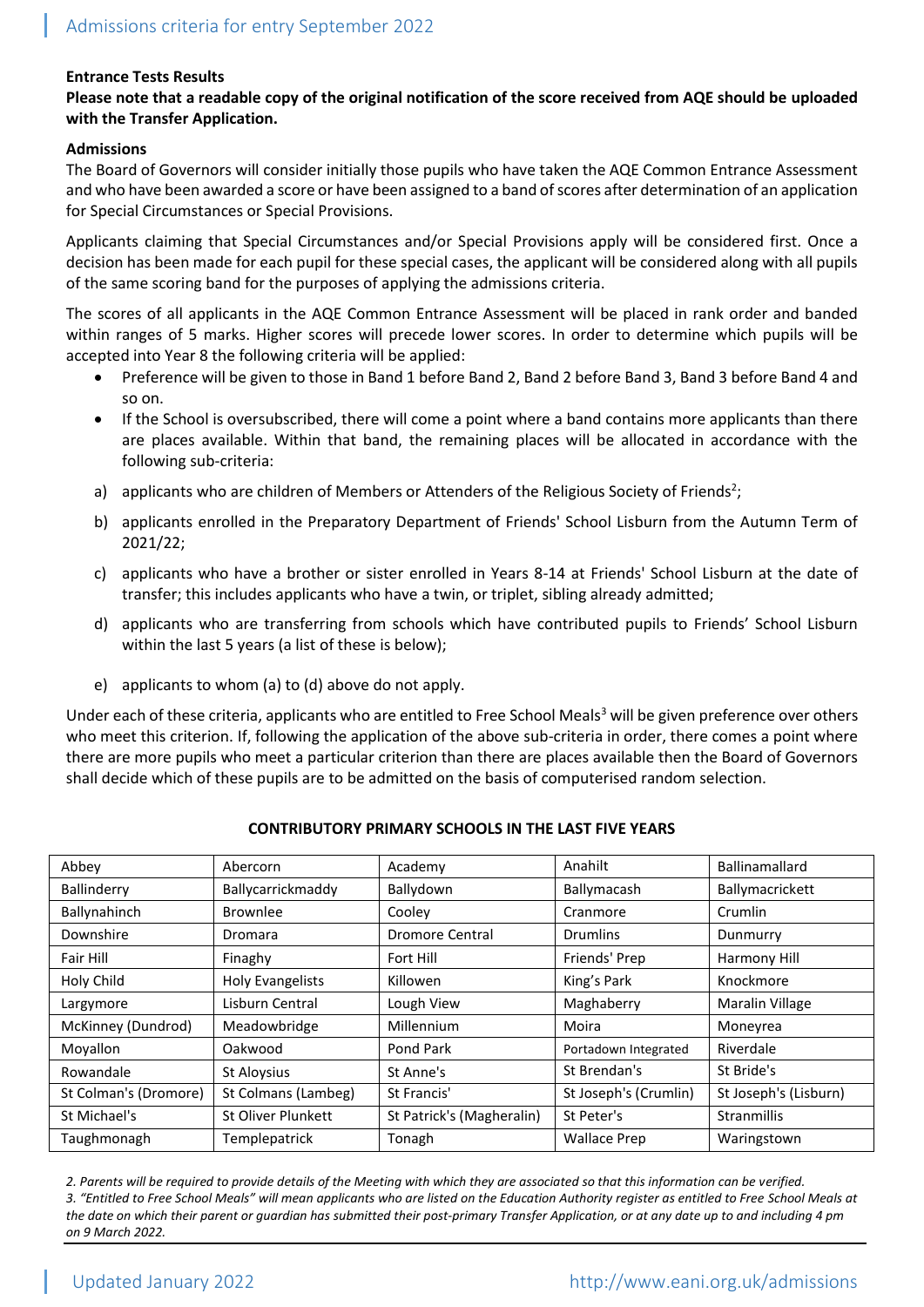## **APPENDIX 1**

## **Special Provisions**

It is expected that all those seeking admission should sit the AQE CEA, with the exception of those pupils who take up residence in Northern Ireland after 6 September 2021.

Special Provisions will apply for:

- 1 Children whose parents wish them to transfer to grammar schools from schools outside Northern Ireland.
- 2 Children who have received more than half their primary education outside Northern Ireland as from 1 September 2021.
- 3 Children who, because of serious medical, personal or other problems which are supported by appropriate documentary evidence, were unable to take the CEA Assessment.

It should be noted that if a claim for the consideration of Special Provisions is made in respect of matters for which Special Access arrangements were granted for a pupil, the School will take into account the fact that the pupil was granted Special Access arrangements for those matters.

## **Application for Special Provisions**

Parents who wish to apply to the School under Special Provisions should complete Form SC22 obtainable from the School or AQE, and upload it with appropriate documentary evidence, as detailed below, with the Transfer Application.

Parents must provide the precise reason why they believe the pupil is eligible for consideration under Special Provisions and append educational evidence\* as detailed below.

## **Special Circumstances**

The Board of Governors will consider medical or other circumstances which may have affected a child's performance in the Common Entrance Assessment which are supported by contemporaneous documentary evidence. The Board of Governors will then decide whether the score awarded in the CEA should be adjusted.

It should be noted that if a claim for the consideration of Special Circumstances is made in respect of matters for which Special Access arrangements were granted for a pupil, the School will take into account the fact that the pupil was granted Special Access arrangements for those matters. Special Consideration will not apply to lost learning and teaching, except in cases where it is exceptionally severe and prolonged.

## **Application for Special Circumstances**

Parents who wish to apply to the School under Special Circumstances must complete Form SC22, obtainable from the School or AQE, and upload it with appropriate documentary medical and educational evidence, as detailed below, with the Transfer Application.

## **Medical Evidence**

When it is claimed that an applicant's performance in the CEA has been affected by medical or other problems, independent evidence of the existence of the problem **MUST** be provided with the claim. Where the problem is a medical one of short-term duration, the Board of Governors will require the production of evidence that the applicant was examined **contemporaneously** by a medical practitioner in relation to the illness. Where the difficulty or problem is of longer term duration, the Board of Governors will still require medical evidence. In both cases the medical practitioner providing the evidence must be independent, ie. not related to the applicant.

Where the problem is of a non-medical nature, the parents of the applicant must also set out with the claim precise details of the problem, and append appropriate contemporaneous evidence to corroborate its existence.

## **\*Educational Evidence**

**When applications are made under Special Provisions or Special Circumstances, it is the responsibility of the parent to provide sufficient educational evidence as detailed in Form SC22. This should include (where they exist):**

- Where a child has sat two or three AQE tests, a readable, scanned copy of the original notification from AQE of the standardised score achieved in the Common Entrance Assessment.
- Where, because of illness or other unforeseen circumstances, a child has sat only one AQE test, a readable, scanned copy of the original notification from AQE of the raw score in that test.
- Objective documentary evidence including, where they exist, the results for the pupil of any standardised tests conducted in Year 5, Year 6, and Year 7; the results in any end of year assessments in English and Mathematics; and end of year reports for P5 and P6.